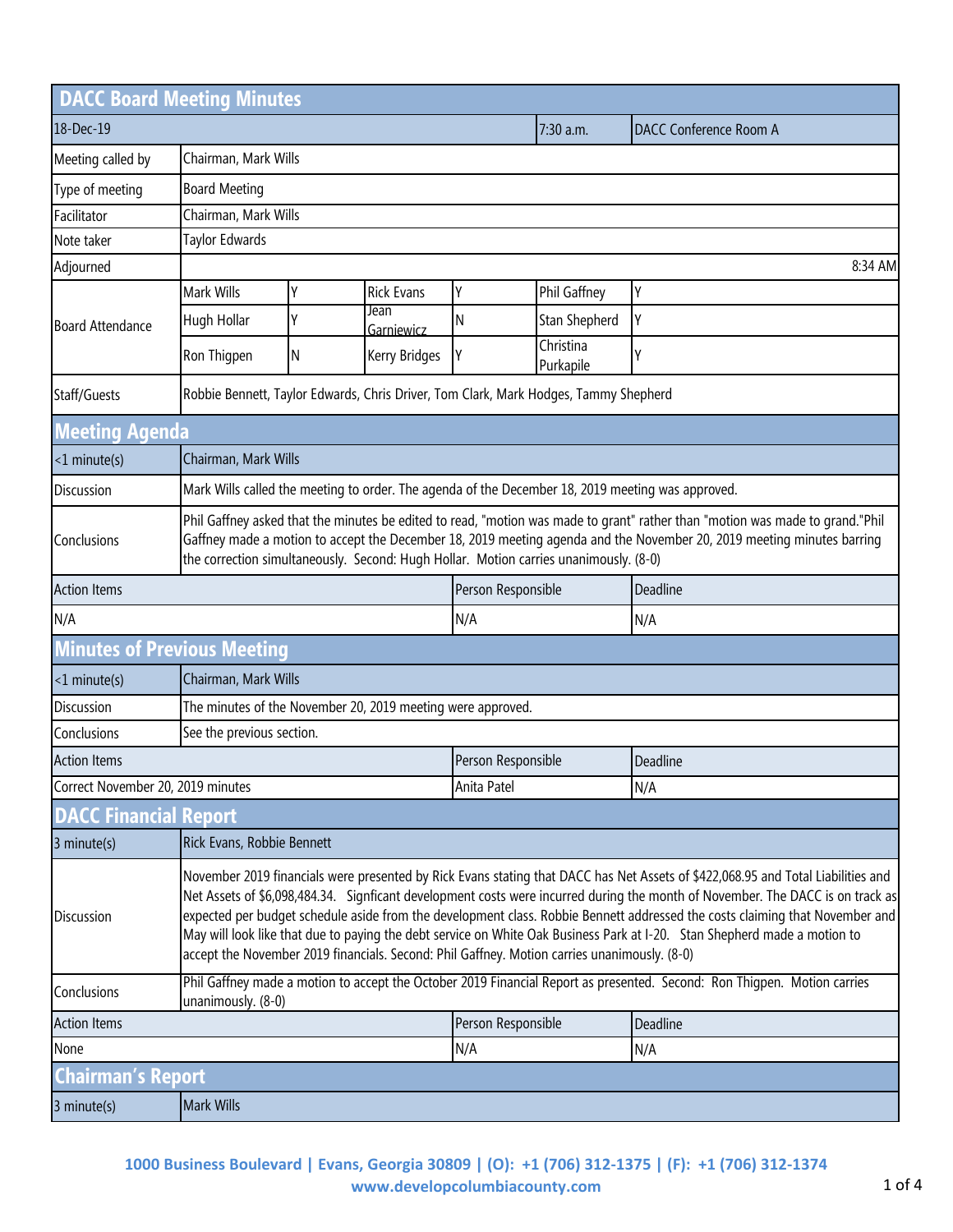| Discussion                    | Mark Wills shared that the Metro Atlanta TAD Benchmarking trip last week was a success and commended Taylor Edwards for her<br>efforts in planning and coordinating. On Tuesday, our group learned of the legalities surrounding TAD and visited communities on<br>Wednesday. He added that the visions of the benchmark communities was not very different from our own and that it provide<br>incredible insight on how to operate and leverage TADs. He felt like it made an impact with the couny staff and commission as<br>well. He also added that it was time for the nominating committee to meet; Stan Shepherd will chair that committee and provide<br>recommendations for January Board meeting.                                                                                                                                                                                                                                                                                                                                                                                                                                                                                                                                                                                                                                                                                                                                                                                                                                                                                                                                                                                                                                                                                                                                                                                                                                                                                                                                                                                                                                                                                                                                                                                                                                 |                       |     |          |     |  |
|-------------------------------|-----------------------------------------------------------------------------------------------------------------------------------------------------------------------------------------------------------------------------------------------------------------------------------------------------------------------------------------------------------------------------------------------------------------------------------------------------------------------------------------------------------------------------------------------------------------------------------------------------------------------------------------------------------------------------------------------------------------------------------------------------------------------------------------------------------------------------------------------------------------------------------------------------------------------------------------------------------------------------------------------------------------------------------------------------------------------------------------------------------------------------------------------------------------------------------------------------------------------------------------------------------------------------------------------------------------------------------------------------------------------------------------------------------------------------------------------------------------------------------------------------------------------------------------------------------------------------------------------------------------------------------------------------------------------------------------------------------------------------------------------------------------------------------------------------------------------------------------------------------------------------------------------------------------------------------------------------------------------------------------------------------------------------------------------------------------------------------------------------------------------------------------------------------------------------------------------------------------------------------------------------------------------------------------------------------------------------------------------|-----------------------|-----|----------|-----|--|
| Conclusions                   | None                                                                                                                                                                                                                                                                                                                                                                                                                                                                                                                                                                                                                                                                                                                                                                                                                                                                                                                                                                                                                                                                                                                                                                                                                                                                                                                                                                                                                                                                                                                                                                                                                                                                                                                                                                                                                                                                                                                                                                                                                                                                                                                                                                                                                                                                                                                                          |                       |     |          |     |  |
| <b>Action Items</b>           |                                                                                                                                                                                                                                                                                                                                                                                                                                                                                                                                                                                                                                                                                                                                                                                                                                                                                                                                                                                                                                                                                                                                                                                                                                                                                                                                                                                                                                                                                                                                                                                                                                                                                                                                                                                                                                                                                                                                                                                                                                                                                                                                                                                                                                                                                                                                               | Person(s) Responsible |     | Deadline |     |  |
| None                          |                                                                                                                                                                                                                                                                                                                                                                                                                                                                                                                                                                                                                                                                                                                                                                                                                                                                                                                                                                                                                                                                                                                                                                                                                                                                                                                                                                                                                                                                                                                                                                                                                                                                                                                                                                                                                                                                                                                                                                                                                                                                                                                                                                                                                                                                                                                                               |                       | N/A |          | N/A |  |
| <b>DACC Committee Reports</b> |                                                                                                                                                                                                                                                                                                                                                                                                                                                                                                                                                                                                                                                                                                                                                                                                                                                                                                                                                                                                                                                                                                                                                                                                                                                                                                                                                                                                                                                                                                                                                                                                                                                                                                                                                                                                                                                                                                                                                                                                                                                                                                                                                                                                                                                                                                                                               |                       |     |          |     |  |
| $<$ 1 minute(s)               | <b>Mark Wills</b>                                                                                                                                                                                                                                                                                                                                                                                                                                                                                                                                                                                                                                                                                                                                                                                                                                                                                                                                                                                                                                                                                                                                                                                                                                                                                                                                                                                                                                                                                                                                                                                                                                                                                                                                                                                                                                                                                                                                                                                                                                                                                                                                                                                                                                                                                                                             |                       |     |          |     |  |
| Discussion                    | Mark Wills shared that there were no committee meetings due to the TAD Benchmarking trip, which helped serve the purpose of a<br>committee meeting.                                                                                                                                                                                                                                                                                                                                                                                                                                                                                                                                                                                                                                                                                                                                                                                                                                                                                                                                                                                                                                                                                                                                                                                                                                                                                                                                                                                                                                                                                                                                                                                                                                                                                                                                                                                                                                                                                                                                                                                                                                                                                                                                                                                           |                       |     |          |     |  |
| Conclusions                   | None                                                                                                                                                                                                                                                                                                                                                                                                                                                                                                                                                                                                                                                                                                                                                                                                                                                                                                                                                                                                                                                                                                                                                                                                                                                                                                                                                                                                                                                                                                                                                                                                                                                                                                                                                                                                                                                                                                                                                                                                                                                                                                                                                                                                                                                                                                                                          |                       |     |          |     |  |
| <b>Action Items</b>           |                                                                                                                                                                                                                                                                                                                                                                                                                                                                                                                                                                                                                                                                                                                                                                                                                                                                                                                                                                                                                                                                                                                                                                                                                                                                                                                                                                                                                                                                                                                                                                                                                                                                                                                                                                                                                                                                                                                                                                                                                                                                                                                                                                                                                                                                                                                                               | Person Responsible    |     | Deadline |     |  |
| None                          |                                                                                                                                                                                                                                                                                                                                                                                                                                                                                                                                                                                                                                                                                                                                                                                                                                                                                                                                                                                                                                                                                                                                                                                                                                                                                                                                                                                                                                                                                                                                                                                                                                                                                                                                                                                                                                                                                                                                                                                                                                                                                                                                                                                                                                                                                                                                               |                       | N/A |          | N/A |  |
|                               | <b>Economic Development Update</b>                                                                                                                                                                                                                                                                                                                                                                                                                                                                                                                                                                                                                                                                                                                                                                                                                                                                                                                                                                                                                                                                                                                                                                                                                                                                                                                                                                                                                                                                                                                                                                                                                                                                                                                                                                                                                                                                                                                                                                                                                                                                                                                                                                                                                                                                                                            |                       |     |          |     |  |
| 7 minute(s)                   | Robbie Bennett, Taylor Edwards                                                                                                                                                                                                                                                                                                                                                                                                                                                                                                                                                                                                                                                                                                                                                                                                                                                                                                                                                                                                                                                                                                                                                                                                                                                                                                                                                                                                                                                                                                                                                                                                                                                                                                                                                                                                                                                                                                                                                                                                                                                                                                                                                                                                                                                                                                                |                       |     |          |     |  |
|                               | Robbie Bennett shared that project activity remains very high.<br>The TAD trip went really well. Taylor is working on a TAD white paper to share with our Board of Directors and Columbia<br>County. There does seem to be new excitement related to this.<br>White Oak Business Park is progressing. We proceeded with the road design and hope to have something to share in January. The<br>due diligence for Phase 2 is complete, so the master planning will begin shortly. DACC plans to submit for GRAD certification<br>during Q2.<br>The Project Manager trip went very well and was well received now that we have product to share with them. The possibilities of<br>the existing and future opportunities was a huge talking point, as well as the fact that most of DACC projects do not come from<br>GDEcD or the utilities.<br>There is not a lot of travel in January, but spring will be very busy with many events that in conjunction with GDEcD.<br>Jean Garniewicz added that the TAD Benchmarking trip went very well and Taylor Edwards did a good job coordinating and<br>managing the group. There were a lot of takeaways to bring back to Columbia County.<br>Taylor Edwards added that she hopes to have the TAD white paper done by the end of this week and that she is working on<br>collecting all of the presentations from the trip, so that they can be shared.<br>We finished filming for the existing industry "Up" video last week. We are working with one industry to obtain existing footage.<br>Kruhu will soon start the editing process and expects to be completed with the project in January.<br>Taylor has also been cleaning up the formatting of the Destination Retail Incentive Application and has digitized it.<br>Taylor also updated LOCI, DACC's fiscal impact analysis software. It has not been updated in two years, largely because it has not<br>been a huge need for the team. It should be updated by the end of the week.<br>On a personal note, Taylor Edwards thanked the DACC Board for their support relating to her wedding shower and her recent<br>marriage; she brought apple butter to share with the Board as a thank you.<br>Hugh Hollar asked how Anita Patel's on was doing. Robbie shared that Anita is actually traveling to Cleveland to have their follow- |                       |     |          |     |  |
| Conclusions                   | None                                                                                                                                                                                                                                                                                                                                                                                                                                                                                                                                                                                                                                                                                                                                                                                                                                                                                                                                                                                                                                                                                                                                                                                                                                                                                                                                                                                                                                                                                                                                                                                                                                                                                                                                                                                                                                                                                                                                                                                                                                                                                                                                                                                                                                                                                                                                          |                       |     |          |     |  |
| <b>Action Items</b><br>None   |                                                                                                                                                                                                                                                                                                                                                                                                                                                                                                                                                                                                                                                                                                                                                                                                                                                                                                                                                                                                                                                                                                                                                                                                                                                                                                                                                                                                                                                                                                                                                                                                                                                                                                                                                                                                                                                                                                                                                                                                                                                                                                                                                                                                                                                                                                                                               | Person Responsible    |     | Deadline |     |  |
| <b>Old Business</b>           |                                                                                                                                                                                                                                                                                                                                                                                                                                                                                                                                                                                                                                                                                                                                                                                                                                                                                                                                                                                                                                                                                                                                                                                                                                                                                                                                                                                                                                                                                                                                                                                                                                                                                                                                                                                                                                                                                                                                                                                                                                                                                                                                                                                                                                                                                                                                               |                       | N/A |          | N/A |  |
|                               | None                                                                                                                                                                                                                                                                                                                                                                                                                                                                                                                                                                                                                                                                                                                                                                                                                                                                                                                                                                                                                                                                                                                                                                                                                                                                                                                                                                                                                                                                                                                                                                                                                                                                                                                                                                                                                                                                                                                                                                                                                                                                                                                                                                                                                                                                                                                                          |                       |     |          |     |  |
| 0 minute(s)                   |                                                                                                                                                                                                                                                                                                                                                                                                                                                                                                                                                                                                                                                                                                                                                                                                                                                                                                                                                                                                                                                                                                                                                                                                                                                                                                                                                                                                                                                                                                                                                                                                                                                                                                                                                                                                                                                                                                                                                                                                                                                                                                                                                                                                                                                                                                                                               |                       |     |          |     |  |
| Discussion                    | None                                                                                                                                                                                                                                                                                                                                                                                                                                                                                                                                                                                                                                                                                                                                                                                                                                                                                                                                                                                                                                                                                                                                                                                                                                                                                                                                                                                                                                                                                                                                                                                                                                                                                                                                                                                                                                                                                                                                                                                                                                                                                                                                                                                                                                                                                                                                          |                       |     |          |     |  |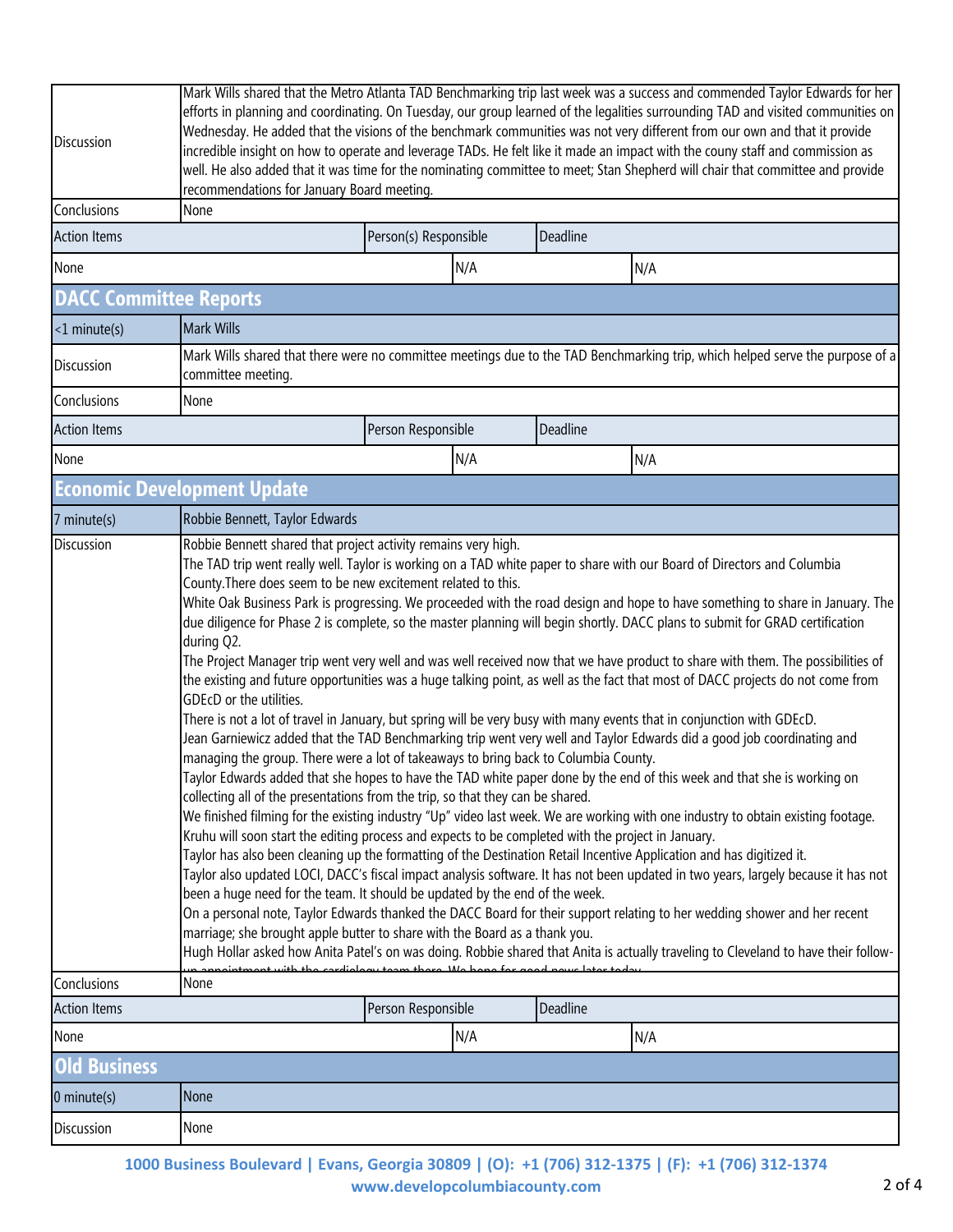| Conclusions               | None                                                                                                                                                                                                                                                                                                                                                                                                                                                                                                                                                                                                                                                                                                                                                                                                                                                                                                                                                                                                                                                                                                                                                                                                                                                                                                                                                                                                                                                                                |                    |          |  |  |  |
|---------------------------|-------------------------------------------------------------------------------------------------------------------------------------------------------------------------------------------------------------------------------------------------------------------------------------------------------------------------------------------------------------------------------------------------------------------------------------------------------------------------------------------------------------------------------------------------------------------------------------------------------------------------------------------------------------------------------------------------------------------------------------------------------------------------------------------------------------------------------------------------------------------------------------------------------------------------------------------------------------------------------------------------------------------------------------------------------------------------------------------------------------------------------------------------------------------------------------------------------------------------------------------------------------------------------------------------------------------------------------------------------------------------------------------------------------------------------------------------------------------------------------|--------------------|----------|--|--|--|
| <b>Action Items</b>       |                                                                                                                                                                                                                                                                                                                                                                                                                                                                                                                                                                                                                                                                                                                                                                                                                                                                                                                                                                                                                                                                                                                                                                                                                                                                                                                                                                                                                                                                                     |                    | Deadline |  |  |  |
| None                      |                                                                                                                                                                                                                                                                                                                                                                                                                                                                                                                                                                                                                                                                                                                                                                                                                                                                                                                                                                                                                                                                                                                                                                                                                                                                                                                                                                                                                                                                                     | N/A                | N/A      |  |  |  |
| <b>New Business</b>       |                                                                                                                                                                                                                                                                                                                                                                                                                                                                                                                                                                                                                                                                                                                                                                                                                                                                                                                                                                                                                                                                                                                                                                                                                                                                                                                                                                                                                                                                                     |                    |          |  |  |  |
| 4 minute(s)               | Robbie Bennett                                                                                                                                                                                                                                                                                                                                                                                                                                                                                                                                                                                                                                                                                                                                                                                                                                                                                                                                                                                                                                                                                                                                                                                                                                                                                                                                                                                                                                                                      |                    |          |  |  |  |
| Discussion                | DACC was asked for lead generation support. We were approached by Gazelle, an industry leader for lead/project generation.<br>Their leads are associated with bonavide projects and can support Economic Developers attending trade shows. Richmond, Aiken,<br>and Columbia County development authorities asked Gazelle for pricing on a regional level, which was \$15K (\$5K for each<br>community). There was some discussion about the company and the approval process for the other authorities. Columbia County<br>was the only one who seeked approval. Funding this service would allow DACC to attend trade shows with contacts and provide<br>another avenue for projects. Georgia Power does fund this platform but the userability of it is a lot different when you can operate<br>the platform yourself.<br>Hugh Hollar made a motion to approve \$5,000 for a regional Gazelle subscription. Second: Jean Garniewicz. The motion passed                                                                                                                                                                                                                                                                                                                                                                                                                                                                                                                            |                    |          |  |  |  |
| Conclusions               | unanimously. (8-0)                                                                                                                                                                                                                                                                                                                                                                                                                                                                                                                                                                                                                                                                                                                                                                                                                                                                                                                                                                                                                                                                                                                                                                                                                                                                                                                                                                                                                                                                  |                    |          |  |  |  |
| <b>Action Items</b>       |                                                                                                                                                                                                                                                                                                                                                                                                                                                                                                                                                                                                                                                                                                                                                                                                                                                                                                                                                                                                                                                                                                                                                                                                                                                                                                                                                                                                                                                                                     | Person Responsible | Deadline |  |  |  |
| None                      |                                                                                                                                                                                                                                                                                                                                                                                                                                                                                                                                                                                                                                                                                                                                                                                                                                                                                                                                                                                                                                                                                                                                                                                                                                                                                                                                                                                                                                                                                     | N/A                | N/A      |  |  |  |
| <b>Calendar of Events</b> |                                                                                                                                                                                                                                                                                                                                                                                                                                                                                                                                                                                                                                                                                                                                                                                                                                                                                                                                                                                                                                                                                                                                                                                                                                                                                                                                                                                                                                                                                     |                    |          |  |  |  |
| $0$ minute(s)             | <b>None</b>                                                                                                                                                                                                                                                                                                                                                                                                                                                                                                                                                                                                                                                                                                                                                                                                                                                                                                                                                                                                                                                                                                                                                                                                                                                                                                                                                                                                                                                                         |                    |          |  |  |  |
| <b>Discussion</b>         | None                                                                                                                                                                                                                                                                                                                                                                                                                                                                                                                                                                                                                                                                                                                                                                                                                                                                                                                                                                                                                                                                                                                                                                                                                                                                                                                                                                                                                                                                                |                    |          |  |  |  |
| Conclusions               | None                                                                                                                                                                                                                                                                                                                                                                                                                                                                                                                                                                                                                                                                                                                                                                                                                                                                                                                                                                                                                                                                                                                                                                                                                                                                                                                                                                                                                                                                                |                    |          |  |  |  |
| <b>Action Items</b>       |                                                                                                                                                                                                                                                                                                                                                                                                                                                                                                                                                                                                                                                                                                                                                                                                                                                                                                                                                                                                                                                                                                                                                                                                                                                                                                                                                                                                                                                                                     | Person Responsible | Deadline |  |  |  |
| None                      |                                                                                                                                                                                                                                                                                                                                                                                                                                                                                                                                                                                                                                                                                                                                                                                                                                                                                                                                                                                                                                                                                                                                                                                                                                                                                                                                                                                                                                                                                     | N/A                | N/A      |  |  |  |
| <b>Public Comments</b>    |                                                                                                                                                                                                                                                                                                                                                                                                                                                                                                                                                                                                                                                                                                                                                                                                                                                                                                                                                                                                                                                                                                                                                                                                                                                                                                                                                                                                                                                                                     |                    |          |  |  |  |
| 1 minute(s)               | Dr. Tom Clark, Mark Hodges, and Tammy Shepherd                                                                                                                                                                                                                                                                                                                                                                                                                                                                                                                                                                                                                                                                                                                                                                                                                                                                                                                                                                                                                                                                                                                                                                                                                                                                                                                                                                                                                                      |                    |          |  |  |  |
| <b>Discussion</b>         | Tammy Shepherd shared that the Young Men on the Way program has graduation today. Feburary 6, 2020 is the date of the<br>Annual Banquet and nominations for business of the year are open. Greater Augusta Day at the Capital will be February 19, 2020.<br>Registration for that program is open and the cost is \$400/participant. CCC is hosting a fundraiser for their Foundation, which is an<br>8 day trip to the Northwest USA. The trip will be next Fall but registration is closed in March. Career and College Expo will be<br>March 12. TSPLOST approved the project list on Monday. The Chambers are trying to raise \$50K for a branding campaign to help<br>generate support for TIA 2. Tammy is also looking for opportunities to speak to civic groups regarding TIA. Mark Wills commented<br>that the Army-Navy game was very good. Dr. Tom Clark was in attendance and felt simmilarly, although he was rooting for Army.<br>Fort Gordon is in the process of moving 5,000 trainees home for the holiday season. The Augusta Airport has been very helpful<br>with this process. The Alliance has been involved the Army Cyber relocating. As of date, 250 are already here with a total 1400<br>relocating in June. The Alliance will also continue its workforce development support through the CERTS Capture the Flag<br>program. Mark Hodges shared that things are well and the company is expecting a number of projects to go out for big in<br>January. |                    |          |  |  |  |
| Conclusions               | None                                                                                                                                                                                                                                                                                                                                                                                                                                                                                                                                                                                                                                                                                                                                                                                                                                                                                                                                                                                                                                                                                                                                                                                                                                                                                                                                                                                                                                                                                |                    |          |  |  |  |
| <b>Action Items</b>       |                                                                                                                                                                                                                                                                                                                                                                                                                                                                                                                                                                                                                                                                                                                                                                                                                                                                                                                                                                                                                                                                                                                                                                                                                                                                                                                                                                                                                                                                                     | Person Responsible | Deadline |  |  |  |
| None                      |                                                                                                                                                                                                                                                                                                                                                                                                                                                                                                                                                                                                                                                                                                                                                                                                                                                                                                                                                                                                                                                                                                                                                                                                                                                                                                                                                                                                                                                                                     | N/A                | N/A      |  |  |  |
| <b>Closed Session</b>     |                                                                                                                                                                                                                                                                                                                                                                                                                                                                                                                                                                                                                                                                                                                                                                                                                                                                                                                                                                                                                                                                                                                                                                                                                                                                                                                                                                                                                                                                                     |                    |          |  |  |  |
| 32 minute(s)              | <b>Chris Driver</b>                                                                                                                                                                                                                                                                                                                                                                                                                                                                                                                                                                                                                                                                                                                                                                                                                                                                                                                                                                                                                                                                                                                                                                                                                                                                                                                                                                                                                                                                 |                    |          |  |  |  |